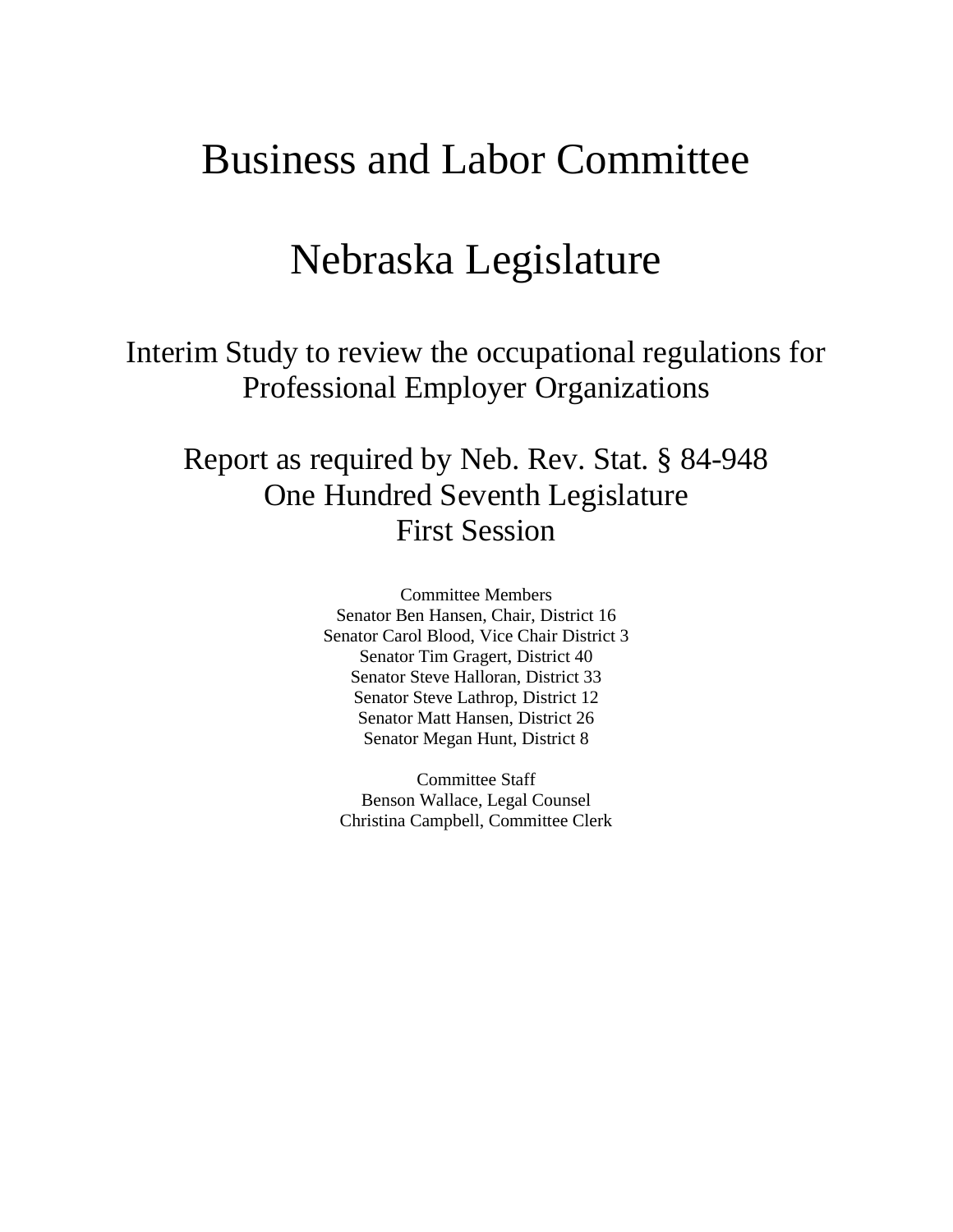### Table of Contents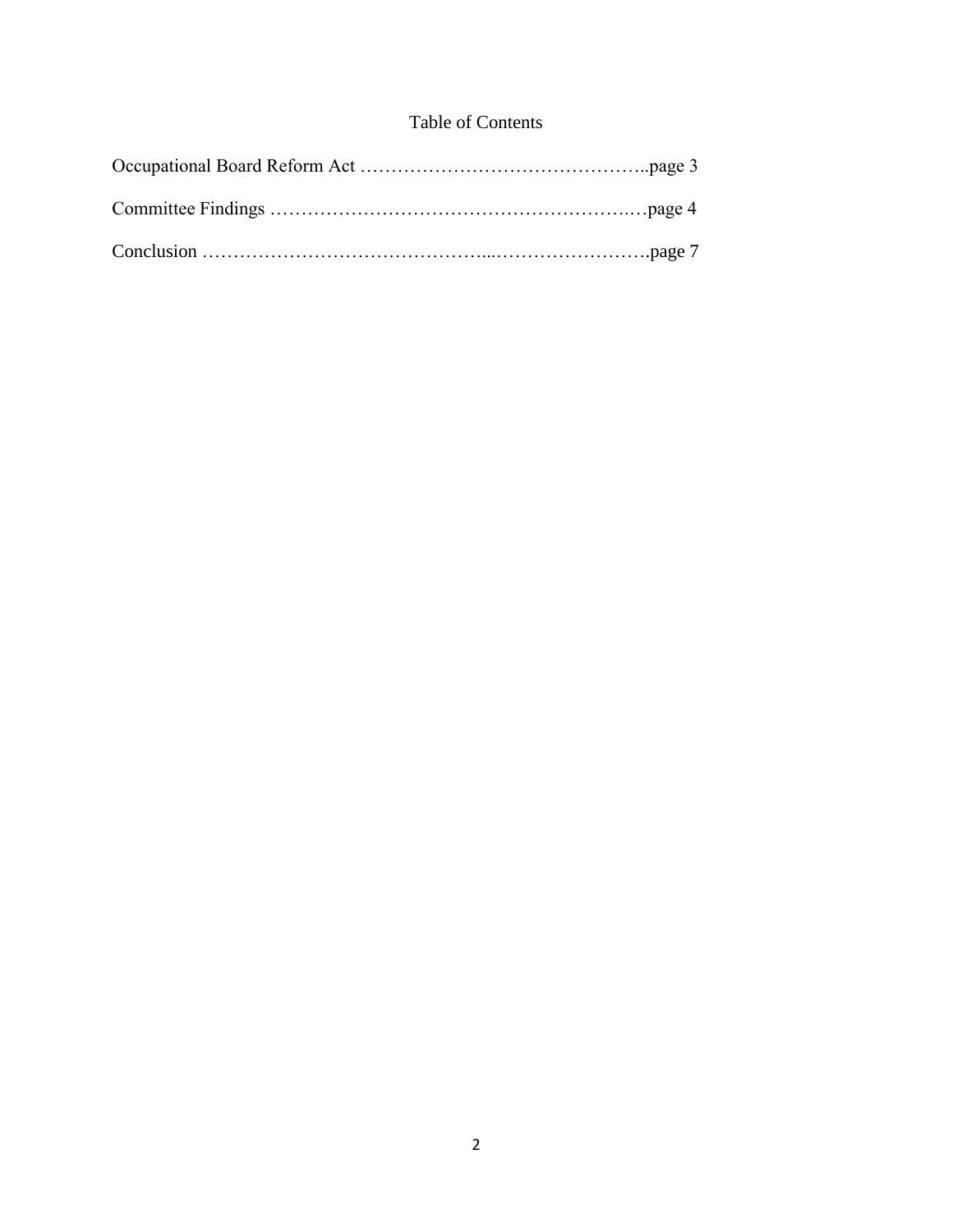#### **Occupational Board Reform Act**

The Legislature passed the Occupational Board Reform Act in 2018 (Neb. Rev. Stat. §§ 84-901 to 84-920) with an operative date of July 1, 2019. The act requires that:

"Beginning in 2019, each standing committee of the Legislature shall annually review and analyze approximately twenty percent of the occupational regulations within the jurisdiction of the committee and prepare and submit an annual report electronically to the Clerk of the Legislature by December 15 of each year as provided in this section. Each committee shall complete this process for all occupational regulations within its jurisdiction within five years and every five years thereafter. Each report shall include the committee's recommendations regarding whether the occupational regulations should be terminated, continued, or modified." (Neb. Rev. Stat. § 84-948)

There were five such occupational regulations identified under the jurisdiction of the Business and Labor Committee, (1) Employment Agent; (2) Boiler/Pressure Vessel Inspector; (3) Locksmith; (4) Professional Employer Organization; and (5) Contractor/Sub-Contractor. The committee selects one occupational licensing regulation to review each year in the five year period. For 2019, the committee selected to review Boil/Pressure Vessel Inspector, for 2020 the committee selected Locksmith, and for 2021 the Committee selected Professional Employer Organization.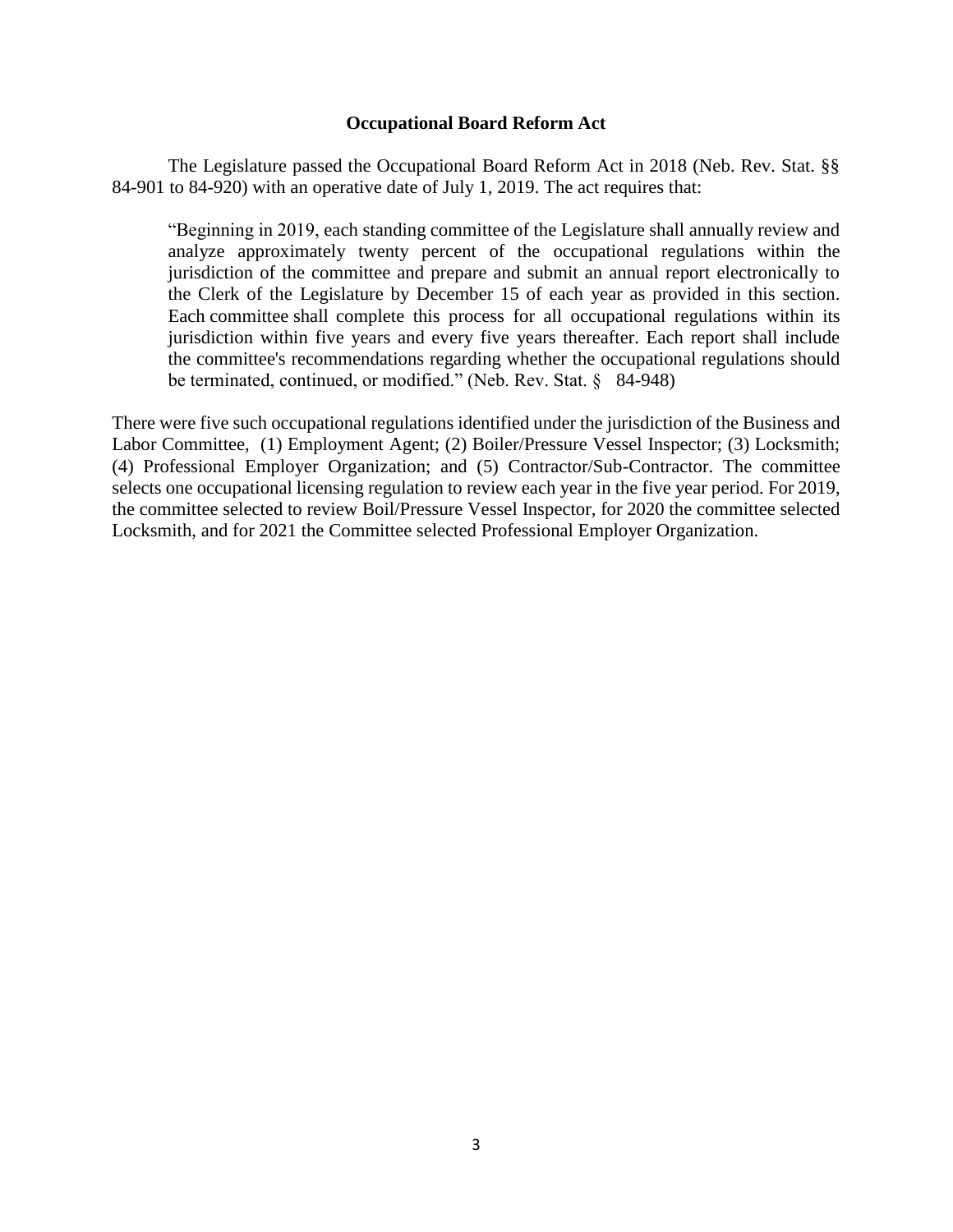#### **Committee Findings**

Neb. Rev. Stat. § 84-948 requires the report to include the following with answers in bold:

(3) A committee's report shall include, but not be limited to, the following:

(a) The title of the regulated occupation and the name of the occupational board responsible for enforcement of the occupational regulations;

### **All Professional Employer Organization (PEO) must be registered in Nebraska. Such groups can perform many different duties and cannot be categorized as a single occupation. The regulations are enforced through the Department of Labor Office of Labor Standards-PEO.**

(b) The statutory citation or other authorization for the creation of the occupational regulations and occupational board;

#### **Professional Employer Organization Registration Act; Neb. Rev. Stat. §§ 48- 2701 to 48-2711**

(c) The number of members of the occupational board and how the members are appointed;

#### **N/A: The Office of Labor standards-PEO is an office within the Department of Labor**

(d) The qualifications for membership on the occupational board;

### **N/A**

(e) The number of times the occupational board is required to meet during the year and the number of times it actually met;

### **N/A**

(f) Annual budget information for the occupational board for the five most recently completed fiscal years;

### **N/A**

(g) For the immediately preceding five calendar years, or for the period of time less than five years for which the information is practically available, the number of government certifications, occupational licenses, and registrations the occupational board has issued, revoked, denied, or assessed penalties against, listed anonymously and separately per type of credential, and the reasons for such revocations, denials, and other penalties;

**N/A**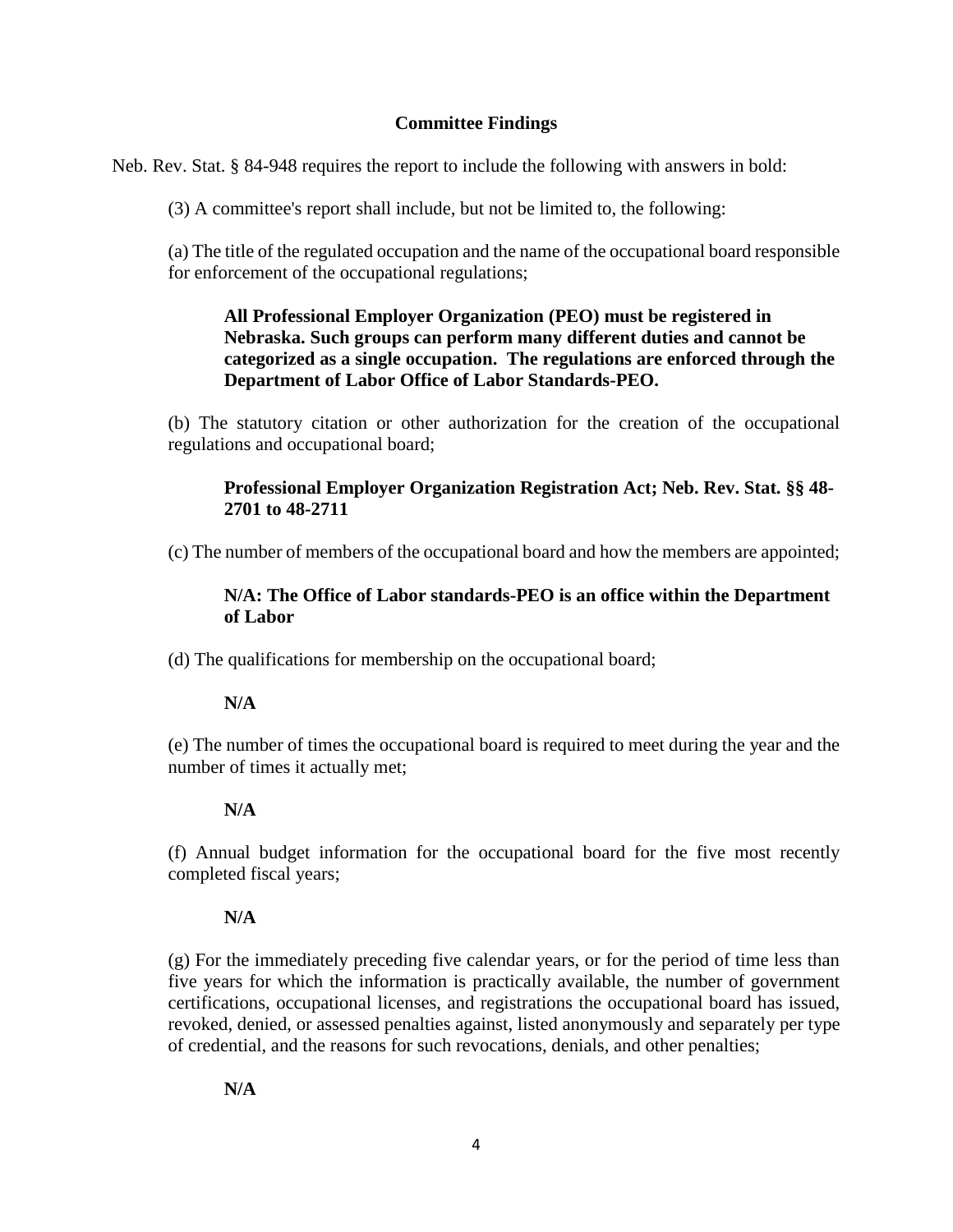(h) A review of the basic assumptions underlying the creation of the occupational regulations;

**The regulations assume the existence of bad actors/incompetent organizations that offer professional employer services to Nebraska businesses. The regulations require an organization providing professional employer services to verify past names, addresses, and jurisdictions in order to identify organizations with a history of bad acts.** 

(j) A comparison of whether and how other states regulate the occupation.

### **<https://www.staffmarket.com/directory/licensing>**

(4) Subject to subsection (5) of this section, each committee shall also analyze, and include in its report, whether the occupational regulations meet the policies stated in section 84- 946 considering the following recommended courses of action for meeting such policies:

### **The regulations appear to be consistent with Neb. Rev. Stat. § 84-946**

(a) If the need is to protect consumers against fraud, the likely recommendation will be to strengthen powers under the Uniform Deceptive Trade Practices Act or require disclosures that will reduce misleading attributes of the specific goods or services;

#### **This applies to Professional Employer Organization but appears the current regulations are adequate.**

(b) If the need is to protect consumers against unclean facilities or to promote general health and safety, the likely recommendation will be to require periodic inspections of such facilities;

### **N/A**

(c) If the need is to protect consumers against potential damages from failure by providers to complete a contract fully or up to standards, the likely recommendation will be to require that providers be bonded;

#### **Bond requirements would likely provide quicker recourse for incurred damages but would likely be greatly outweighed by the increased cost to do business.**

(d) If the need is to protect a person who is not party to a contract between the provider and consumer, the likely recommendation will be to require that the provider have insurance;

### **N/A**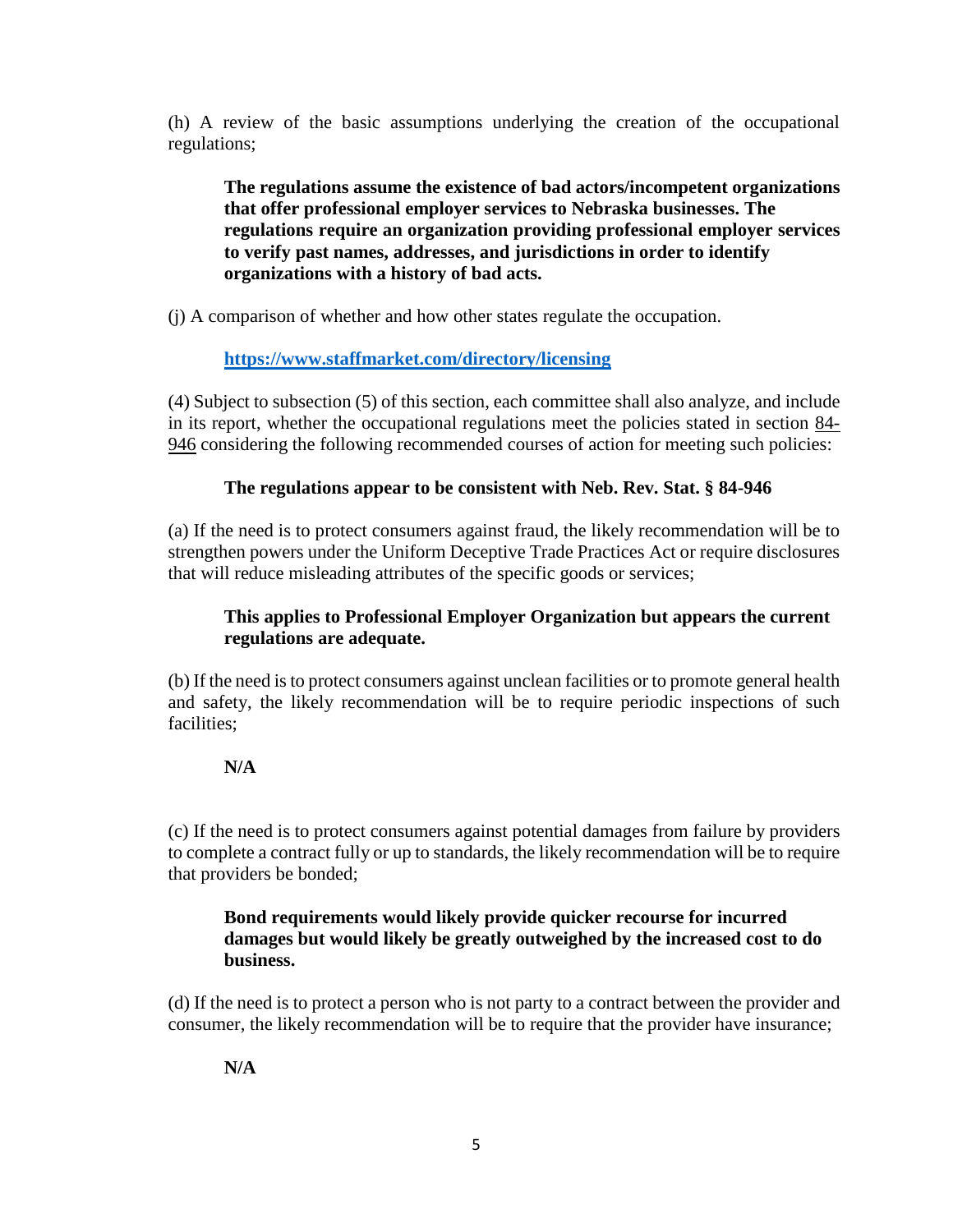(e) If the need is to protect consumers against potential damages by transient providers, the likely recommendation will be to require that providers register their businesses with the Secretary of State;

#### **N/A**

(f) If the need is to protect consumers against a shortfall or imbalance of knowledge about the goods or services relative to the providers' knowledge, the likely recommendation will be to enact government certification; and

#### **N/A**

(g) If the need is to address a systematic information shortfall such that a reasonable consumer is unable to distinguish between the quality of providers, there is an absence of institutions that provide adequate guidance to the consumer, and the consumer's inability to distinguish between providers and the lack of adequate guidance allows for undue risk of present, significant, and substantiated harms, the likely recommendation will be to enact an occupational license.

#### **N/A**

(5) If a lawful occupation is subject to the Nebraska Regulation of Health Professions Act, the analysis under subsection (4) of this section shall be made using the least restrictive method of regulation as set out in section 71-6222.

### **N/A**

(6) In developing recommendations under this section, the committee shall review any report issued to the Legislature pursuant to the Nebraska Regulation of Health Professions Act, if applicable, and consider any findings or recommendations of such report related to the occupational regulations under review.

### **N/A**

(7) If the committee finds that it is necessary to change occupational regulations, the committee shall recommend the least restrictive regulation consistent with the public interest and the policies in this section and section 84-946.

### **N/A**